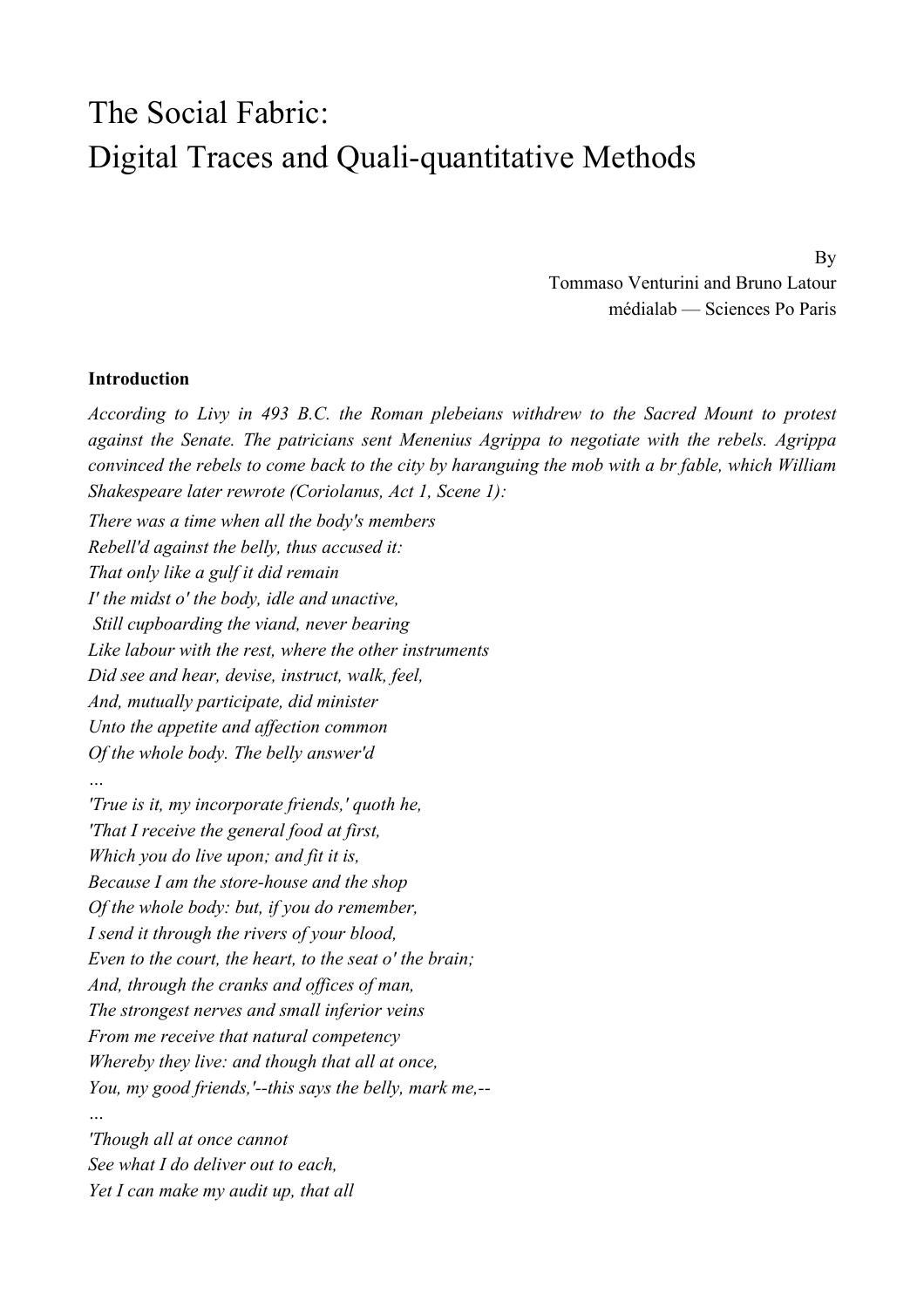*From me do back receive the flour of all, And leave me but the bran.'. 1*

*When Menenius Agrippa recited his fable, medical arts were still far from developing the technique of scintigraphy. Such diagnostic technique makes it possible to follow the movements and accumulation of radioactive isotopes administered to a patient. With the help of scintigraphy, the body's members personified in the fable would have been able to know not only how the stomach distributed the nutrients, by which channels and in what proportions, but also how each member cooperates with the others in the human body. If they had known all this, Agrippa's story might have ended quite differently...*

It is often said that digital technologies are revolutionizing the social sciences, much as they revolutionized the natural sciences a few decades ago. This is not the case. The situation in the social sciences is more like that of the natural sciences in the 15th century, just after the introduction of the printing press. In *The Printing Press as an Agent of Change*, Elizabeth Eisenstein (1979) thoroughly describes how the introduction of the press triggered the Scientific Revolution of the XVI century. Yet, as Eisenstein makes very clear, the revolution did not broke overnight. Several decades after Gutenberg invention, naturalists were still printing the same mistakes they used to hand-copy. It was only after press attained a certain level of maturity and circulation that it started to have a real impact on the natural sciences.

Social sciences are today in a similar position. Rather than drawing on digital data to revitalize their practices, they are still trying to pass them off as new terrains for old methods. *Cyberculture*, *virtual communities*, *online identities*, *computer-mediated communication*: all these notions have been developed to quarantine the novelty of electronic media. And yet, the very speed at with which digital technologies infiltrate modernity makes such resistance more and more untenable. It is no longer possible to circumscribe digital interactions to a specific sector, as their threads are now ubiquitously woven into the fabric of collective existence. Digital media offer much more than just another field to apply existing methods: they offer the possibility of restructuring the study of social existence (Rogers, 2004).

Up to now, access to collective phenomena has always been both incomplete and expensive. Compared to their colleagues in the natural sciences, social scientists have always been relatively poorly equipped. While physicists could follow billions of atoms in their accelerators and biologists could grow millions of microbes under their microscopes, social scientists could not simultaneously maintain breadth and depth in their observations. Their methods offered them a bipartite view of social existence, as they could either focus on specific interactions or skim the surface of global

 <sup>1 &</sup>quot;Tempore quo in homine non ut nunc omnia in unum consentiant, sed singulis membris suum cuique consilium, suus sermo fuerit, indignatas reliquas partes sua cura, suo labore ac ministerio uentri omnia quaeri, uentrem in medio quietum nihil aliud quam datis uoluptatibus frui; conspirasse inde ne manus ad os cibum ferrent, nec os acciperet datum, nec dentes quae acciperent conficerent. Hac ira, dum uentrem fame domare uellent, ipsa una membra totumque corpus ad extremam tabem uenisse. Inde apparuisse uentris quoque haud segne ministerium esse, nec magis ali quam alere eum, reddentem in omnes corporis partes hunc quo uiuimus uigemusque, diuisum pariter in uenas maturum confecto cibo sanguinem," *Ad Urbe Condita*, II, 32.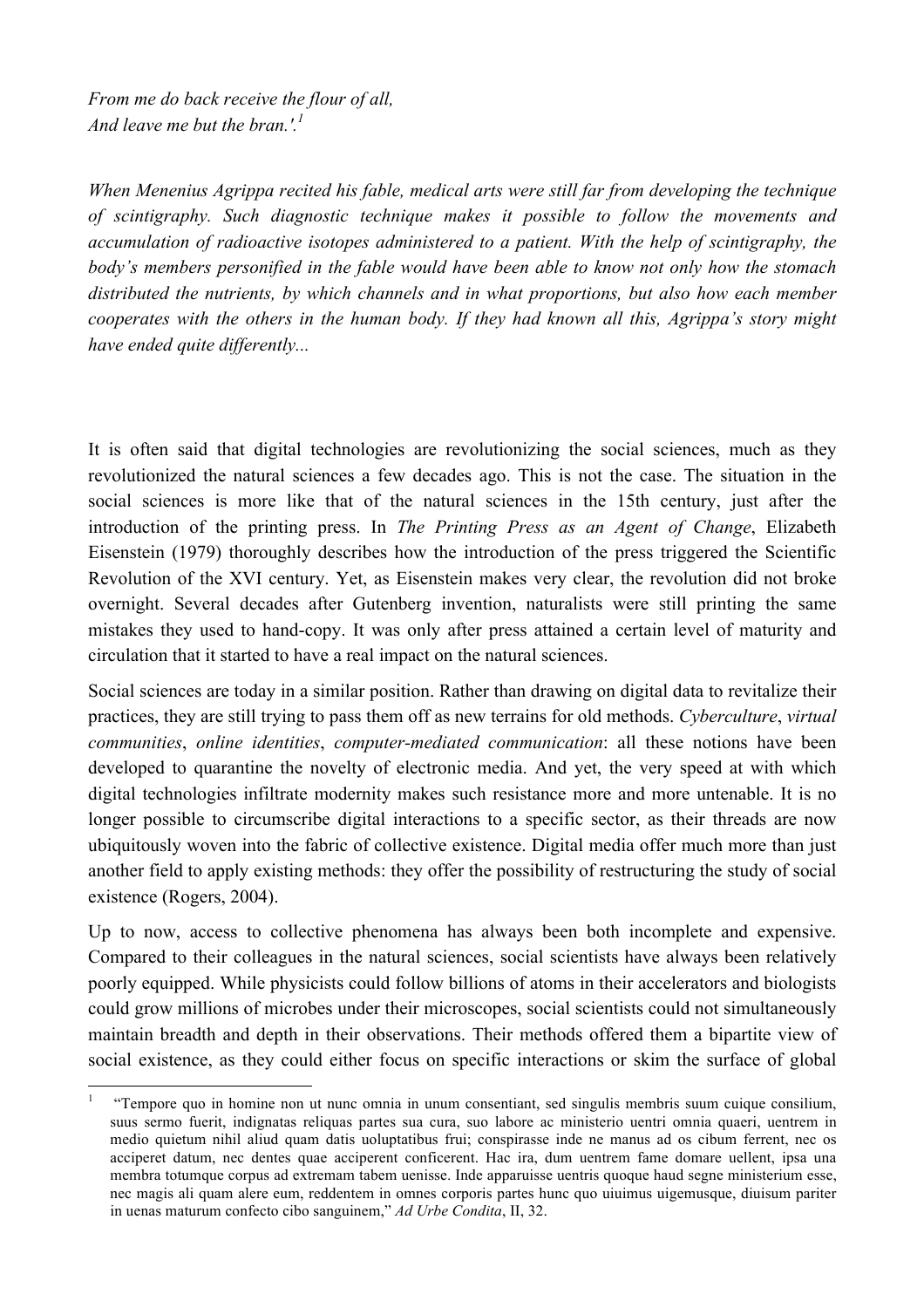structures.

Among other things, this explains why in social sciences the notion of emergence has taken a different meaning than in the natural sciences. In physics, biology, and medicine, the notion of emergence is used to describe phenomena of self-organization due to the spontaneous coordination of many agents. In the social sciences, emergent phenomena become structures, classification tables hosting and influencing interactions. This structuralist vision is due to a great extent to the fact that the social sciences have never had methods to reconnect micro and macro and show how global phenomena are built by the assemblage of local interactions. Digital technology promises to revolutionize this situation, providing the social sciences the possibility of following each thread of interaction and showing how social life is woven together by their assemblage.

## **The Problem of Social Life**

The problem of social life is that every situation involving more than two people can quickly become unbelievably complicated. Take the complexity of a human being and multiply it by the number of people involved in the interaction and then by the number of interactions needed to organize the simplest of social phenomena. Add to that the fact that interactions can affect and be affected by any kind of non-human agent (technologies, elements of nature, pieces of art…) and that these agents can carry the consequences of other interactions stretching far into time and space. If we are able to make anything of this complexity, it is because our societies can count on a large number of simplifying devices such as institutions, norms, standards, procedures, etc. Despite what we might think, the so-called *emergent* social structures are in reality simpler than the interactions of which they are made.

*Emergence* is a very useful notion, an idea that benefits both social actors and social scientists: it allows actors to assume the stability of collective phenomena and allows researchers to presume that these phenomena make sense (Johnson, 2001). However, the notion of emergence conceals entirely different meanings in these two cases. For social actors, there is no other way to access emergent properties than constructing them. Everyone who has tried to gather a rock band, organize a chess tournament, or start a knitting circle known this all too well: social phenomena do not exist by themselves. Collective phenomena emerge through the work of participants, extend as far as the actors carry them, and last as long as they keep them up.

To be sure, social facts can be materialized: decisions can be transcribed, borders reinforced by barriers, relationships sealed with symbols. Social structures can be stabilized by material infrastructures (Latour, 2005), but it is only through actors' coordinated work that collective phenomena can emerge and last (Weisman, 2007). This labor, however, is only rarely recognized by the social sciences that, since their earliest days, never had the resources necessary to explore the construction of social structures. They can follow a few specific interactions, but breaking down social facts into the thousands of constituent interactions has always been beyond their reach. And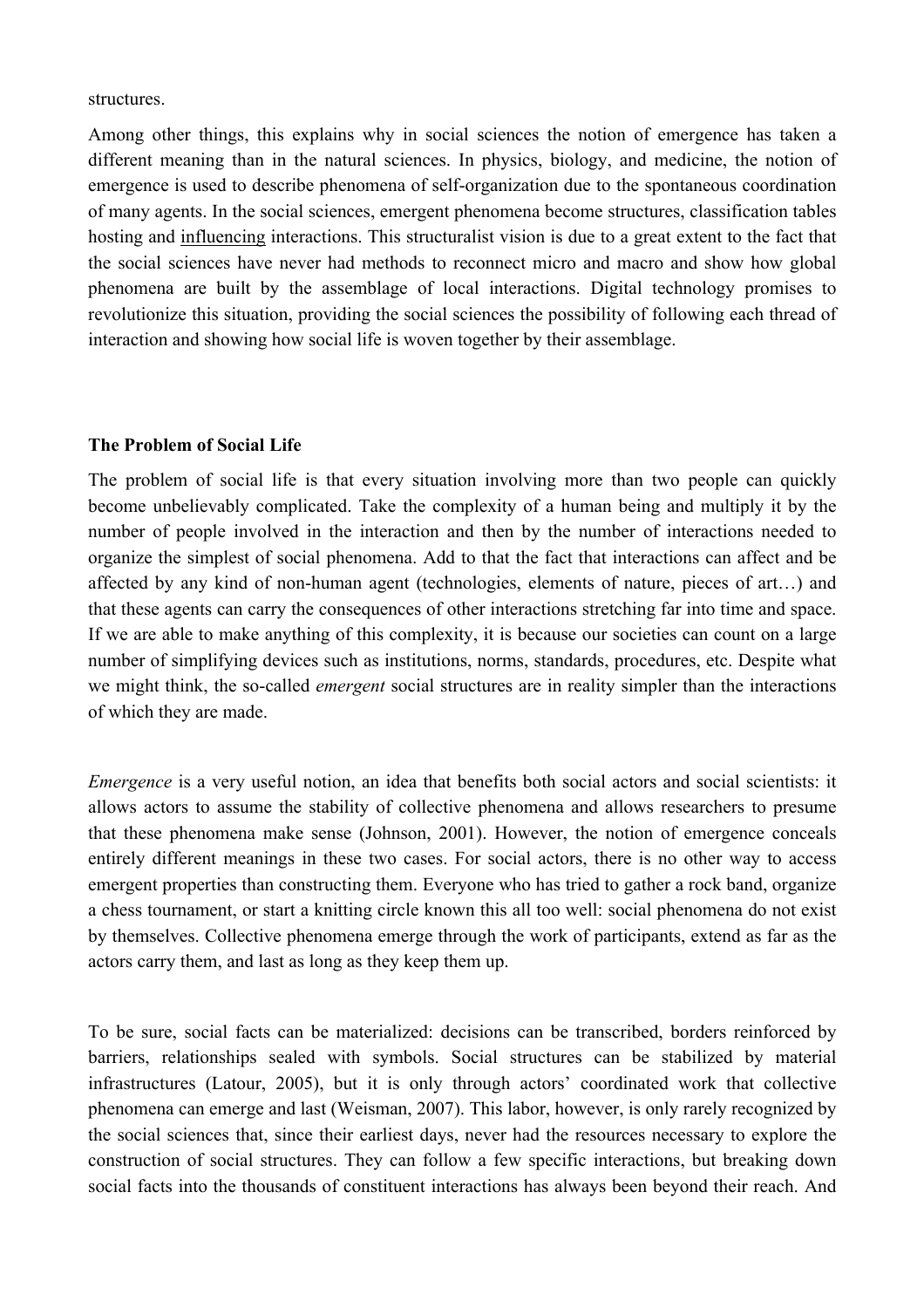so, they preferred to avoid the question.

In the 19th century, a young sociology found the workaround it needed in statistics. By combining the two separate mathematical traditions of probability calculus and error estimation, statistics provided the social sciences with a convenient shortcut (Desrosières, 1998). Instead of tracing the way emergent structures were built by simplifying thousands of local exchanges, the researchers could gain access to social phenomena through a *mathematical leap*. Where social actors *assembled*, the researchers could *aggregate*. For example, instead of studying how criminal organizations selected and socialized their recruits, the researchers could calculate the profile of the "average criminal." Instead of studying how crime rings spread their investments through the coordination of a multitude of individual criminals, the researchers could estimate the *average incidence* of each crime. The gain in efficacy was tremendous. Not only could the social sciences finally portray social structures, they could even contribute to their solidification.

Of course, the adoption of statistics came at a cost came with a cost. In bypassing the work of collective construction via the statistical shortcut, researchers introduced a fictive distinction between micro-interactions and macro-structures. Though such distinction has never been anything more than an optical illusion reflecting the leap of statistical aggregation, social scientists always found it very convenient. Through the micro/macro distinction, researchers who were interested in local interactions could observe them without having to mess with the tangle of influences that surround each social event. And,those who wanted to observe the global picture of social life were could do it without bothering about single brush-strokes . By separating micro and macro, the social sciences simultaneously validated qualitative *and* quantitative methods.

Still, the dualistic approach based on the micro/macro distinction has a major disadvantage: it only works *after* the actors have finished their work of simplification and to *until* that they manage to maintain it. One cannot cross-sample, if there are no clear boundaries among classes, groups or genders or. One cannot rely on averages or normal curves, if actors do not conform to norms or normality. One cannot estimate deviance, if deviant behaviors are deterred or sanctioned. Statistical analyses can approximate collective facts only to the extent that they have been defined, normalized and stabilized by social actors. The dualistic approach can describe *emerged* phenomena rather well, but it is useless with *emerging* phenomena.

## **Learning from Controversies**

The weakness of the dualistic approach becomes particularly clear if, instead of concentrating on areas of consensus, we turn to the study of controversies, observing social life where agreement is no longer (or not yet) reached. In the study of disputes, we can depend neither on quantitative methods (because the local positions are so varied that there is nothing to be gleaned from aggregating them into a general average) nor on qualitative methods (because even the most specific controversy is always part of a global network of influences). Where disputes rage, where actors cannot come to agreement, where social ties came undone or, quite simply, where change unfolds so quickly that old institutions dissolve before new ones can be created, quantitative and qualitative methods reach their limits.

This is why the social sciences have always been uncomfortable with controversies: their methods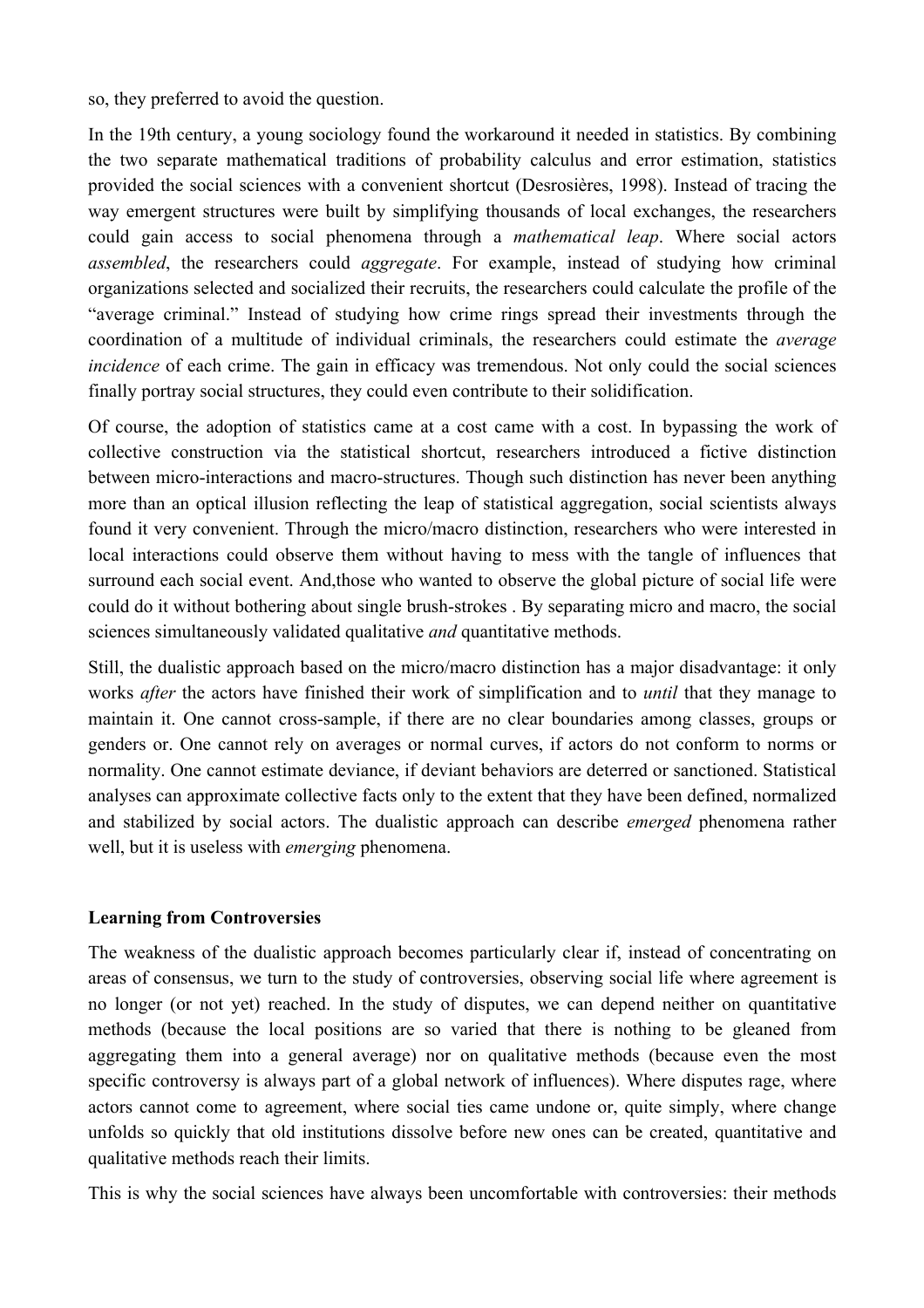demand that they reduce them to residual phenomena or, at best, to transitional stages between periods of stability. This is particularly evident in the sociology of science and technology. For ages, arguments among scholars were considered to be insignificant events on the road to scientific advancement. Even authors like Thomas Kuhn (1962) who took scientific controversies very seriously ended up defining them as passing phases between two periods of "normal science."

Much of the interest of Science and Technology Studies, as developed by the Edinburgh (Bloor, 1976) and Bath (Collins and Pinch, 1993) Schools, lies in having shown that, far from being residual or transitional phenomena, controversies are the true engine of science. In science and technology (Bijker and Law, 1992), disagreements and conflicts are the norm and consensus can only be reached through tremendous efforts of coordination and stabilization (Callon, Lascoumes, and Barthe, 2009). Scientific paradigms are not coherent systems that channel scholars' work. Instead, they are the fragile product of this work. They require endless negotiations for their upkeep and their existence is constantly threatened by the risk that these negotiations might fail (Latour, 1988).

Working with students at the Paris Institut d'Études Politiques in a course entitled *Cartography of Controversies*, $2$  we came to understand that, far from being limited to the sciences, this situation is common to all collective phenomena. Controversies have taught us that nothing in our social lives endures without changes. Communal life resembles less a long, quiet river than a restless sea of thousands currents that no social contract could ever definitively calm. Thus, social institutions are not structures imposing themselves on individuals but a sort of "Law of War" always subject to negotiation. Sure these institutions exist, and sure they have effects, but these effects are the result of interactions rather than being their premise.

The combination of stability and change that characterizes controversies cannot be untangled using a dualistic approach (Venturini, 2010a). As they keep us from breaking down social disputes into the network of multiple oppositions that characterize them, quantitative methods can only address the few elements that create consensus among the actors (and which are typically the least interesting part of a dispute). As they keep us from showing how every quarrel is tied to a broader network of opposition, qualitative methods inhibit any understanding of how equilibrium points can be temporarily negotiated while leaving the controversy open. Studying controversies requires a new set of "quali-quantitative" methods that allow us to trace social phenomena throughout the processes of construction, deconstruction, and reconstruction that constitute them.

# **The Promise of Computerized Methods**

Quali-quantitative methods are not merely the juxtaposition of statistical analysis with ethnographic observation. Erasing the micro/macro border implies being prepared to collect and process an unprecedented amount of data. Being interested in the construction of social phenomena implies tracking each of the actors involved and each of the interactions between them. This was an impossible goal just a dozen years ago, but it starts to become more and more realistic as digital technologies spreads.

 <sup>2</sup> http://controversies.sciences-po.fr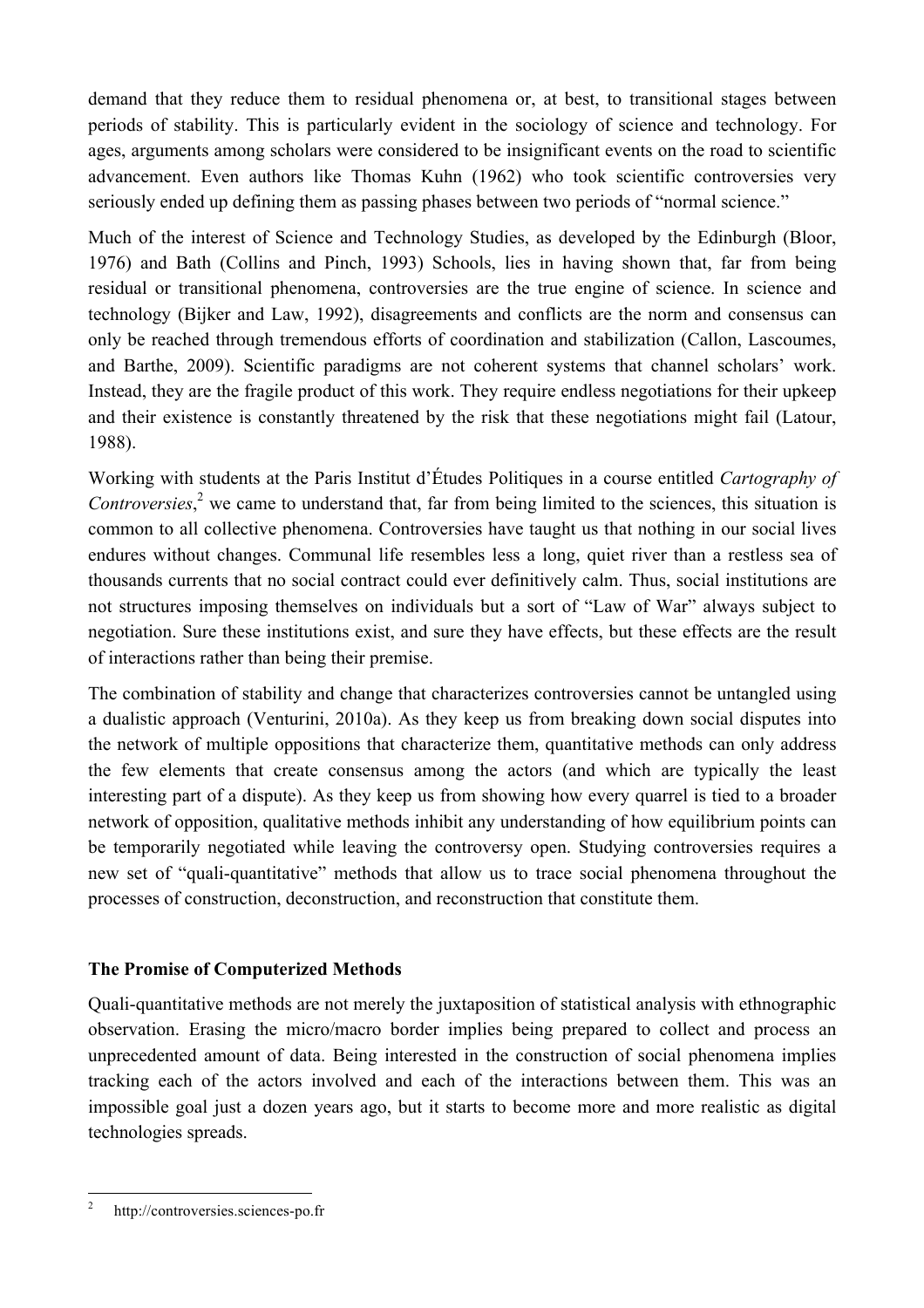The interest of electronic media lies in the fact that every interaction that passes through them leaves traces that can be easily recorded, massively stored and inexpensively retrieved. Each day, researchers discover new pools of digital data: public and private archives are sucked into computer memory, economic transactions migrate online, social networks take root on the web. Digital mediation spreads out like a giant roll of carbon paper, offering the social sciences more data than they ever dreamt of.

Thanks to digital traceability, researchers no longer need to choose between precision and scope in their observations: it is now possible to follow a multitude of interactions and, simultaneously, to distinguish the specific contribution that each one makes to the construction of social phenomena. Born in an era of scarcity, the social sciences are entering an age of abundance. In the face of the richness of these new data, nothing justifies keeping old distinctions. Endowed with a quantity of data comparable to the natural sciences, the social sciences can finally correct their lazy eyes and simultaneously maintain the focus and scope of their observations.

The potential of this quali-quantitative approach has been illuminated by the MACOSPOL (*Mapping Controversies on Science for POLitics*) project. Funded by the European Union, this project coordinated eight European labs in an effort to inventory and test the digital tools available for controversy mapping (Venturini, 2010b).

While the quantity of the identified resources was encouraging, project results also revealed the relative immaturity of digital methods. Today, more and more tools are available to extract and analyze electronic data and many researchers have begun using them (Lazer et al., 2009). Still, the success of these initiatives remains limited by their intermittent nature. In most cases, the scholars restricted themselves to digitizing one piece or another of their research without reconsidering the whole research process. The results of this approach are certainly interesting and have the advantage of being easily comparable with those of classical methods. Yet, a true transition to quali-quantitative methods will not be possible until the social science research chain is entirely digitized. For the new methods to realize their innovative potential, it is necessary that each step in the research chain be rethought in a coherent manner:

- 1. The identification of data sets should privilege digital archives, the web, online media and networks, digital documentation and literature, and, more generally, all sorts of digital traces.
- 2. The extraction of data should be based on assisted browsing or on different techniques of data collection (crawling, querying, scraping, parsing...).
- 3. Data from diverse sources should be integrated in a common relational database (*data mashing*).
- 4. The analysis and modeling of data should lean on web, digital, and, where possible, *open source* tools.
- 5. Research results should be published on the web, preferably in open archives and in a standard format in order to make their reuse easier.

It is easy to see that the process we describe is in fact a loop. Available on the web, the results of a digital investigation can become the data for a new analysis. Even more important: the digital data as well as their extraction and analysis tools can be published alongside the results, making accessible to the public not only the conclusions of a research project, but all the path that have led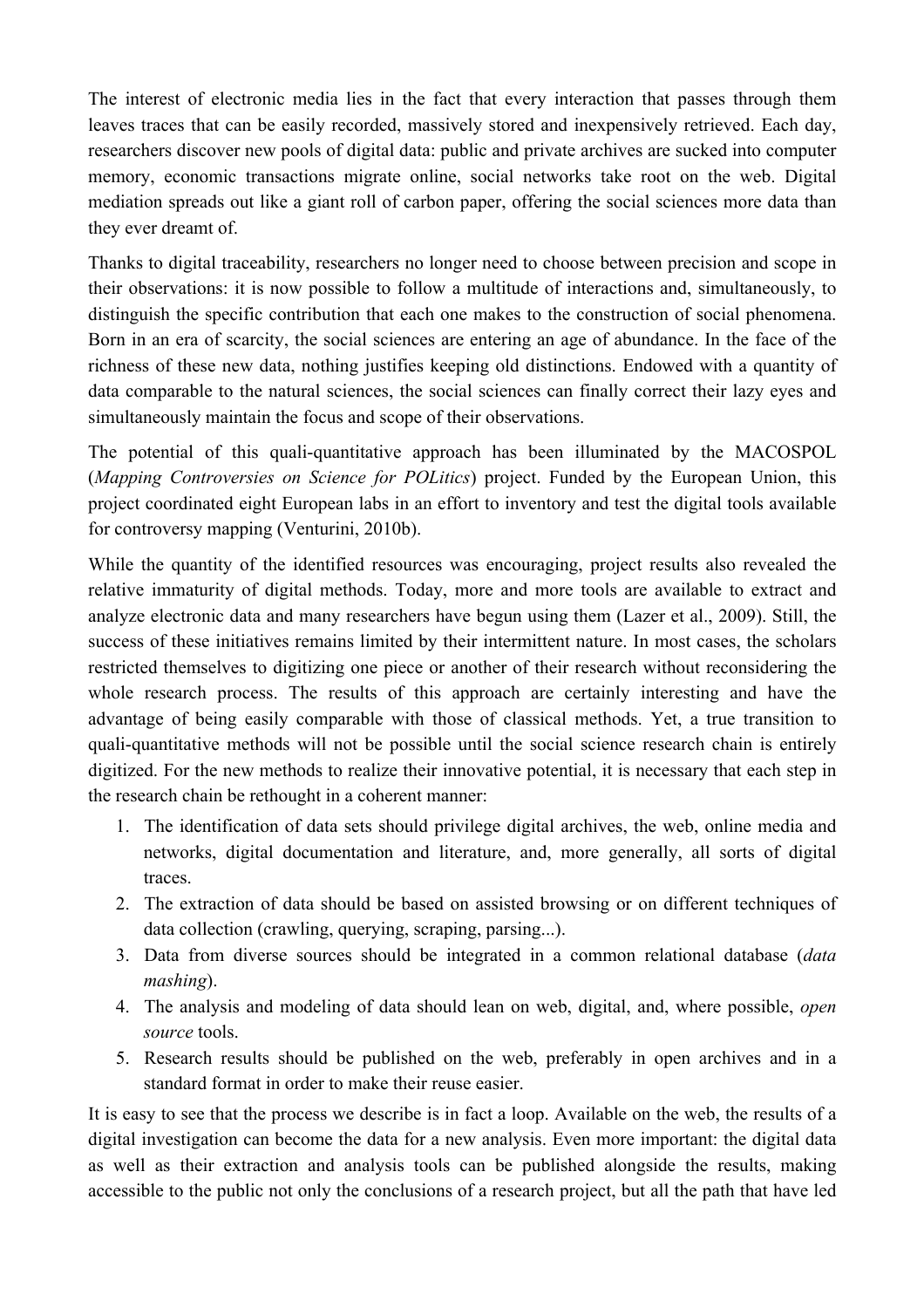to them. This is the true appeal of digital methods: instead of just describing the experimental procedures it is now possible to give direct access to them. In a digital research chain, no path is blocked, no transformation is irreversible, no result is given. Every element in the chain is made available to the public and is open to scrutiny. In a digital research project, navigating the data and navigating the chain of data processing are ultimately the same thing.

## **The Quali-quantitative Oligopticon**

The promise of digital methods lies in the possibility of opening the research chain of social sciences. To keep this promise, however, the whole research chain must be digitized. As long as they will be confined to one part of the research process, digital methods will not deploy their innovative potential and will risk generating all sorts of incompatibility effects.

For example, the question of representativeness perfectly illustrates the difficulty of mixing digital and traditional methods. A criticism that has often been addressed at the analysis of digital traces is that these traces regard a non-representative sample of society. From the point of view of the traditional social sciences, this is certainly true. It is well known that digital literacy is not uniformly diffused in society (men, young people, and those with high levels of education are generally overrepresented in online samples). Still, this disproportion is a problem only as long as we insist on treating digital data as if they were survey data. The advantage of the new methods is that they allow tracing the assemblage of collective phenomena instead of obtaining them through statistical aggregation. The question of representativeness is thus posed in an entirely different way.

Digital data are representative and interesting only if their processing chain (identification, extraction, integration, analysis, publication) remains close to the work of social actors. To be sure, we are not saying that quali-quantitative methods will allow us to smooth out all the complexity of collective life. Quite the contrary, the advantage of these methods is that they are flexible enough to follow *some* social phenomena along each of their folds.

No research method offers a panoptic vision of collective existence and quali-quantitative methods are no exception. Digital methods can only offer an *oligoptic* vision of society (Latour and Hermant, 1988), exactly as traditional methods. However, for the first time in the history of the social sciences, this vision will at least be continuous spanning from the tiniest micro-interaction to the largest macro-structure.

This is why we opened this chapter with the story of *Menenius Agrippa* and the technology of *scintigraphy*. The advantage of scintigraphy is not that it allows observing any biological phenomenon, but that it can follow some of them in a continuous fashion, without jumps or breaks. Social existence is not divided in two levels, as traditional methods led us to believe. Microinteractions and macro-structures are only two different ways of looking at the same collective canvas, like the warp and weft of the social fabric. There - in the unity generated by the multiplication of differences, in the stability produced by the accumulation of mutations, in the harmony hatching from controversies, in the equilibrium relying on thousands on fractures - lie the marvel of communal existence. Qualitative and quantitative methods have too long hid this spectacle from us. Digital methods will open our eyes.